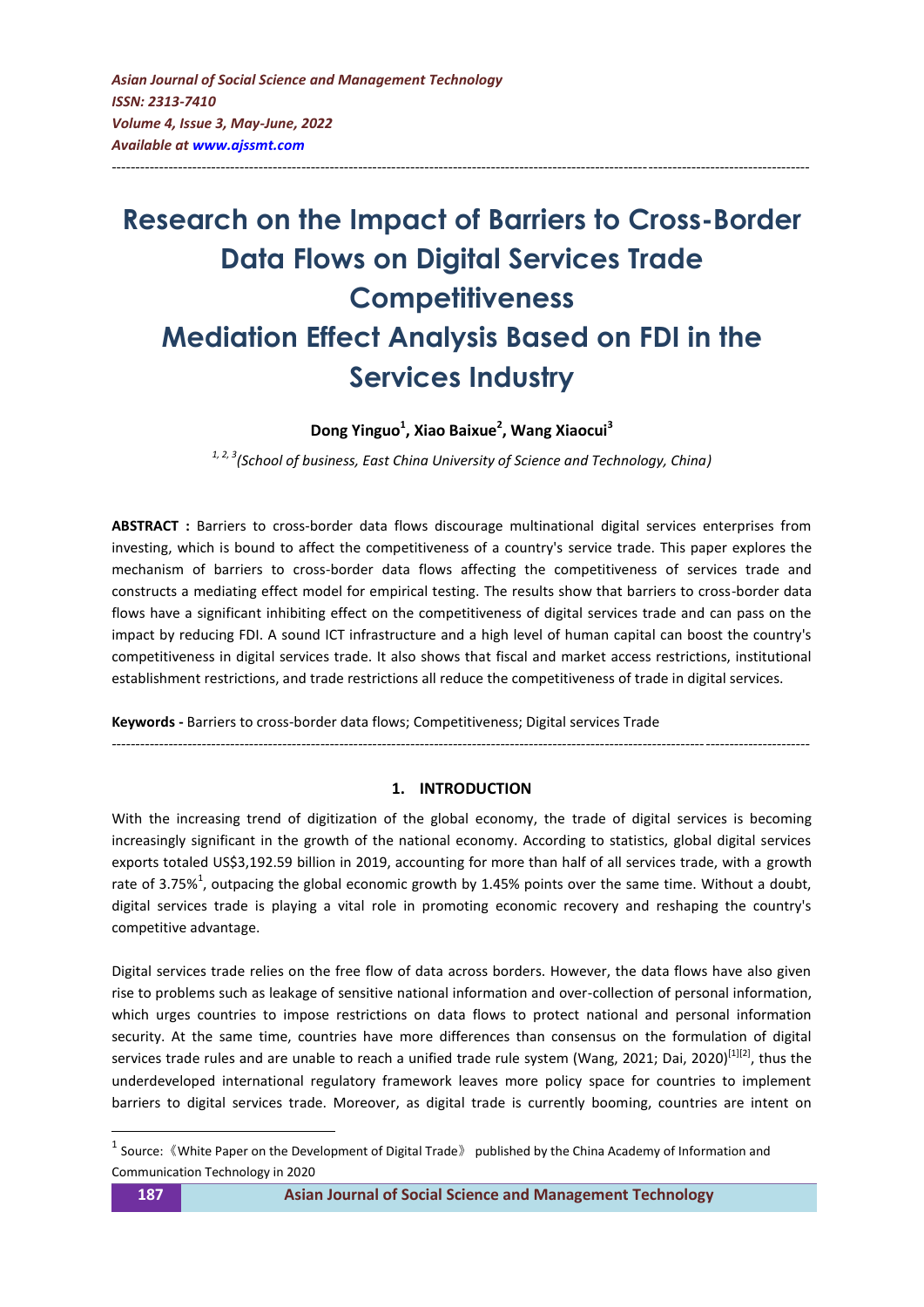promoting their digital economies by imposing domestic trade restrictions, which leads to the formation of barriers to cross-border data flows.

Barriers to cross-border data flows may affect a country's digital services trade competitiveness, either directly or indirectly through the mediating role of FDI. On the one hand, barriers to cross-border data flows can protect countries' information security and economic interests (Reuben et al., 2014)<sup>[\[3\]](#page-8-1)</sup>, facilitate data concentration, promote intra-regional digital services trade, protect domestic digital services from competing with foreign companies (Stone et al., 2015)<sup>[\[4\]](#page-8-2)</sup>and thus improve the country's digital services trade competitiveness. On the other hand, it may negatively affect domestic digital services trade (Stone et al.,  $2015$ <sup>[\[4\]](#page-8-2)</sup> and the entry of FDI (Goldfarb et al., 2018)<sup>[\[5\]](#page-8-3)</sup>. In traditional industries, FDI may increase the productivity of domestic firms and the international market share of domestic multinational firms, giving the country an international competitive advantage. Therefore, barriers to cross-border data flows may enhance the competitiveness of the country's digital services or may reduce it ultimately. This paper explores whether barriers to cross-border data flows can protect digital services and improve competitiveness by analyzing the impact of barriers to cross-border data flows on countrys' digital services trade competitiveness while considering the intermediary effect of FDI.

The existing literature does not mention the impact of barriers to cross-border data flows on digital services trade competitiveness. Although some studies have highlighted the importance of digital trade policies in enhancing digital services trade competitiveness, they have focused more on the catch-up of development levels rather than assessing the impact on digital services trade. Furthermore, most of the literature on barriers to cross-border data flows and digital services trade competitiveness focuses on qualitative analysis, with less quantitative analysis. This paper will make an in-depth study of the existing form, formation, and impact of barriers to cross-border data flows on digital services trade competitiveness.

#### **2. MECHANISM ANALYSIS**

Based on the literature review, this paper argues that barriers to cross-border data flows affect trade competitiveness in digital services mainly through the competition effect, innovation effect, and cost effect.

#### **2.1 Competition effect**

The development of digital services relies on large investments in upfront information and telecommunication infrastructure, which creates a natural tendency to monopolize (Goldfarb et al., 2018)<sup>[\[5\]](#page-8-3)</sup>. In addition, the efficiency of data uses increases with the quantity and quality of data (Rikap et al., 2020; Cockburn et al.,  $2018$ <sup>[\[6\]\[7\]](#page-9-0)</sup>, that is, data centralisation creates a "data monopoly" and continuously improves the efficiency of data use. So barriers to cross-border data flows can improve trade competitiveness in digital services. digital services trade competitiveness. However, due to the compliance costs of barriers to cross-border data flows, small firms will be blocked out of the market and restricted from participating in global value chains (Ferracane et al., 2018b)<sup>[\[8\]](#page-9-1)</sup>, thus losing the opportunity to compete with foreign companies, reducing production and innovation efficiency, and ultimately making the country losing trade competitiveness in digital services.

#### **2.2 Innovation effect**

On the one hand, barriers to cross-border data flows concentrate data and enhance data innovation and improve digital services trade competitiveness. Durand and Melberg (2020)<sup>[\[9\]](#page-9-2)</sup> propose "data-driven innovation rent" to capture the benefits of increased innovation capacity from data centralization. There are significant synergies between data and continuous innovation. The centralized processing of data will trigger multiple continuous innovations (Fourcade et al. 2016)<sup>[\[10\]](#page-9-3)</sup>. On the other hand, barriers to cross-border data flows to prevent the country from enjoying the external economies generated by international digital trade and weaken the country's competitiveness in the digital services trade. In traditional economies, learning from higher levels of production can increase a country's productivity, and access to advanced technological inputs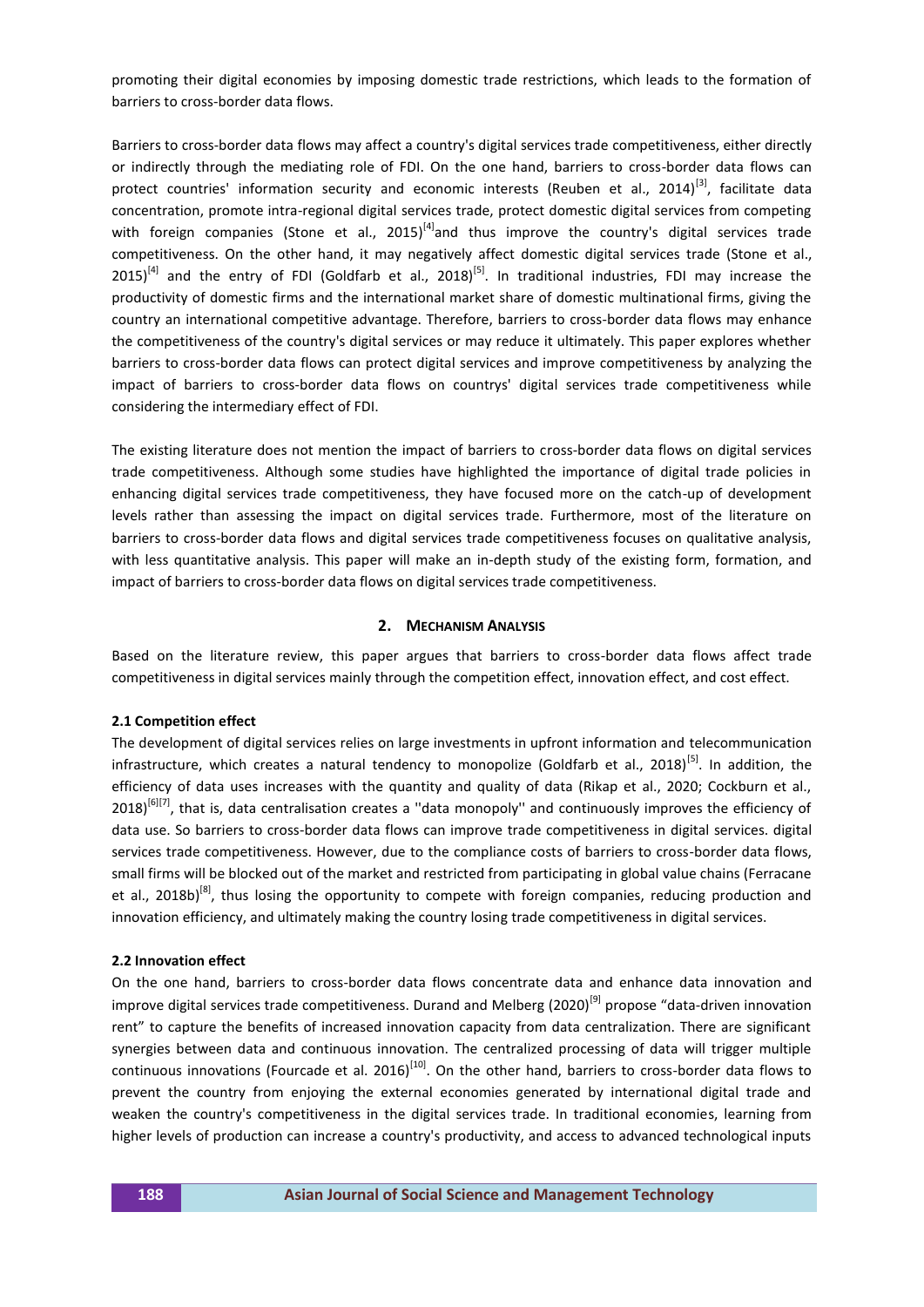for innovative activities (Mathews, 2002; Hobday, 2005; Mathews et al., 2000)<sup>[\[11\]\[12\]\[](#page-9-4)[13\]](#page-9-5)</sup>, which may also apply to digital services industries.

#### **2.3 Cost effect**

The barriers to cross-border data flows may increase the cost of firms' input, production, and transmission, weakening the competitiveness in digital services trade. Firstly, the Internet provides firms with the opportunity to acquire digital inputs. For example, digital firms can obtain open-source software on the global network, carry out international consulting and professional technical consulting services, etc. However, barriers to cross-border data flows may force digital firms to purchase inefficient intermediate inputs from domestic sources, resulting in higher prices of final digital goods and services. Secondly, restrictions on data flows may hinder international talent mobility, and collaboration, leading to higher labor costs and delays in product development. Thirdly, trade in digitally enabled services often requires the transmission or delivery of digital products in the form of data, which is more dependent on the free flow of data, while the fragmentation of the Internet caused by barriers is not conducive to expanding the scope of digital services trade.

In conclusion, from thorietical aspect, barriers to cross-border data flows have both positive and negative effects on digital services trade, so an empirical analysis is needed for examining the net impact.

#### **3. INDENTATIONS AND EQUATIONS**

## **3.1 Models and variables**

In this subsection, we examine the effects of barriers to cross-border data flows on digital services trade. Reference to Xuan et al. (2015)<sup>[\[14\]](#page-9-6)</sup> and Zhang (2014)<sup>[\[15\]](#page-9-7)</sup>, the regression model is specified as:

 $RCA_{it} = \beta_0 + \beta_1 DRI_{it} + \beta_2 FDI_{it} + \beta_3 HU_{it} + \beta_4 ICT_{it} + \beta_5 OPEN_{it} + \beta_6 TRADE_{it} + \mu_i + \gamma_t + \varepsilon_{it}$  (1) where i and t represent country and year respectively. The explanatory variable  $RCA_{it}$  is digital services trade competitiveness in country i in year t, expressed by the RCA index<sup>2</sup>. The core explanatory variable  $DRI_{it}$  is the level of barriers to cross-border data flows, measured by a system of indicators constructed by collecting data restriction-related policies among countries. The variable  $FDI_{it}$  is the total stock of FDI, covering the impact of FDI on digital services and the manufacturing industry on digital service trade competitiveness, as hindering FDI can both achieve technological catch-up, which may rise digital services trade competitiveness (Liu, 2010; Azmeh et al., 2016; Johnson, 2010)<sup>[\[16\]\[17\]\[](#page-9-8)[18\]](#page-9-9)</sup>, and lead to inefficient domestic production, which may reduce trade competitiveness in digital services (Yao et al., 2006; Jiang et al., 2005)<sup>[\[19\]\[20\]](#page-9-10)</sup>.  $HU_{it}$  is the human capital, which is the proportion of high education in the working-age population.  $ICT_{it}$  is the level of ICT infrastructure, measured by the number of secure servers per million people.  $OPEN_{it}$  is the share of total exports and imports of services in GDP.  $TRADE_{it}$  is the value of trade exports.  $B$  is the coefficient to be estimated.  $\mu_i$ ,  $\gamma_t$  are individual fixed effects and time fixed effects respectively.  $\varepsilon_{it}$  is the residual term.

For the core explanatory variable DRI, the level of barriers to cross-border data flows, this paper uses a system of indicators established by the entropy value method to measure it. Firstly, data restrictions<sup>3</sup> are further identified based on the concept of data localisation defined by the Office of the United States Trade Representative (USTR) and data restrictions defined by the European Centre for International Political Economy (ECIPE). Secondly, the objective weights assigned to the indicators are determined by calculating the value of variability of the indicator using the entropy value method with the formula (2) and (3):

$$
E_j = -\frac{1}{\ln n} \sum_{i=1}^n p_{ij} \ln p_{ij}
$$
 (2)

**.** 

 $2$  RCA index is the ratio between the share of digital services industry export in the total services trade export of a country (region) and the share of digital services industry export in the total world services trade export, which can be expressed as  $RCA_{ij} = \frac{X_{ij}/\sum_{j=1}^{n} X_j}{\sum_{i=1}^{m} X_i/\sum_{j=1}^{m} X_j}$  $\sum_{i=1}^m x_{ij}/\sum_{i=1}^m \sum_{j=1}^n x_j$ 

<sup>3</sup> Data source: DTE database.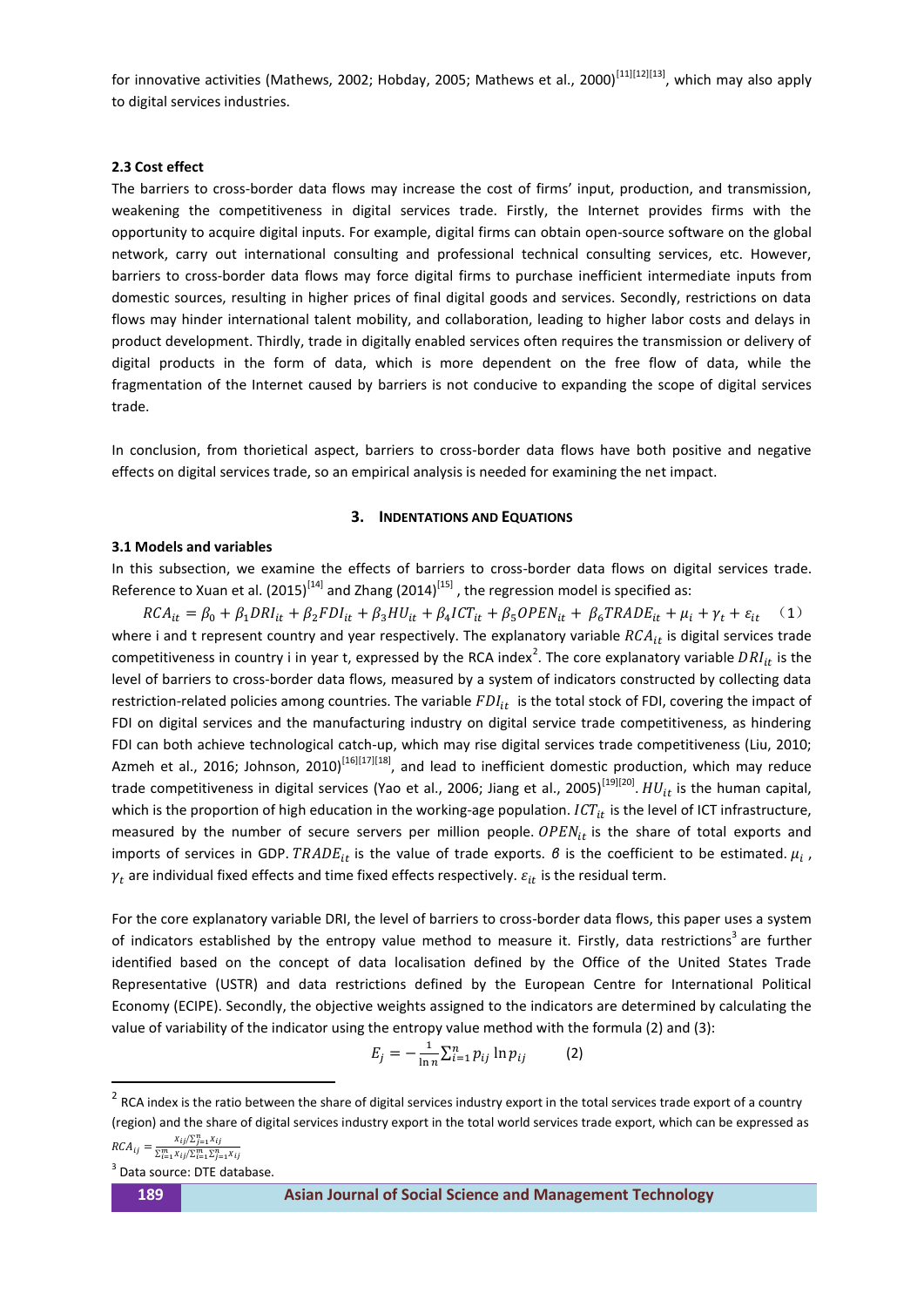$$
w_j = \frac{1 - E_j}{k - \sum E_j} \tag{3}
$$

where  $p_{ij}$  denotes the weight of the *ith* sample in the *jth* indicator,  $E_j$  is the entropy value of the *jth* indicator, k is the total number of indicators,  $w_j$  is the final weight of each indicator, the constructed indicator system is shown in the table1.

| <b>Table 1</b> System of Data Restriction Index                           |                                                                |  |  |  |  |
|---------------------------------------------------------------------------|----------------------------------------------------------------|--|--|--|--|
| First grate indicators (weighting)<br>Second grade indicators (weighting) |                                                                |  |  |  |  |
|                                                                           | Prohibition of data transfer or requirements relating to local |  |  |  |  |
|                                                                           | processing (0.17)                                              |  |  |  |  |
|                                                                           | Local storage requirements (0.19)                              |  |  |  |  |
| Data limits (0.07)                                                        | Conditional mobility mechanism (0.21)                          |  |  |  |  |
|                                                                           | Minimum data retention period (0.07)                           |  |  |  |  |
|                                                                           | Maximum data retention period (0.36)                           |  |  |  |  |
|                                                                           | Burdensome consent requirements for privacy subjects (0.27)    |  |  |  |  |
|                                                                           | The right of privacy subjects to be forgotten (0.11)           |  |  |  |  |
|                                                                           | Data protection impact assessment (0.19)                       |  |  |  |  |
| Data privacy management (0.19)                                            | Data Protection Officer (0.15)                                 |  |  |  |  |
|                                                                           | Data breach notification (0.15)                                |  |  |  |  |
|                                                                           | Government access to personal data (0.13)                      |  |  |  |  |
|                                                                           | Safety liability agreement (0.03)                              |  |  |  |  |
|                                                                           | User identity requirements (0.26)                              |  |  |  |  |
| Platform intermediary liability (0.18)                                    | Monitoring requirements (0.33)                                 |  |  |  |  |
|                                                                           | Are the notice and removal provisions too onerous (0.15)       |  |  |  |  |
|                                                                           | Financial penalties for notification of non-compliance (0.23)  |  |  |  |  |
|                                                                           | Blocking web content (0.29)                                    |  |  |  |  |
| Network review (0.19)                                                     | Filtering web content (0.20)                                   |  |  |  |  |
|                                                                           | Discriminatory use of licensing systems (0.51)                 |  |  |  |  |
|                                                                           | Deliberate slowing down of foreign sites (0.25)                |  |  |  |  |
|                                                                           | Set network broadband priority for certain content (0.19)      |  |  |  |  |
| Broadband and net neutrality (0.15)                                       | Restriction rules for cloud computing (0.28)                   |  |  |  |  |
|                                                                           | Specific provisions for social networks (0.28)                 |  |  |  |  |
|                                                                           | Localised content requirements for business services (0.5)     |  |  |  |  |
| Localised content (0.21)                                                  | Public procurement localisation content requirements (0.5)     |  |  |  |  |

## **3.2 Data sources**

This paper selects panel data on digital services industries in 34 countries from 2008 to 2019 for analysis, due to the continued development of new generation ICTs, the explosive growth phase of the global digital economy, and the impact of the COVID-19 pandemic during this period. The sample data include 29 OECD countries and 5 BRICS countries. The OECD consists of 38 economies with well-developed digital services trade, whose total digital services exports accounted for more than 60% of world exports in 2019; and digital services trade in BRICS countries such as China and India have also grown rapidly this year. Considering data integrity, nine countries<sup>4</sup> with serious trade data missing were excluded, leaving a final measurement range of 34 countries with relatively active digital services trade. The data sources and descriptive statistics for all variables are shown in Table 2.

-

<sup>&</sup>lt;sup>4</sup> The nine countries are Lithuania, Colombia, Costa Rica, Iceland, Netherlands, Spain, Turkey, Mexico, and Israel.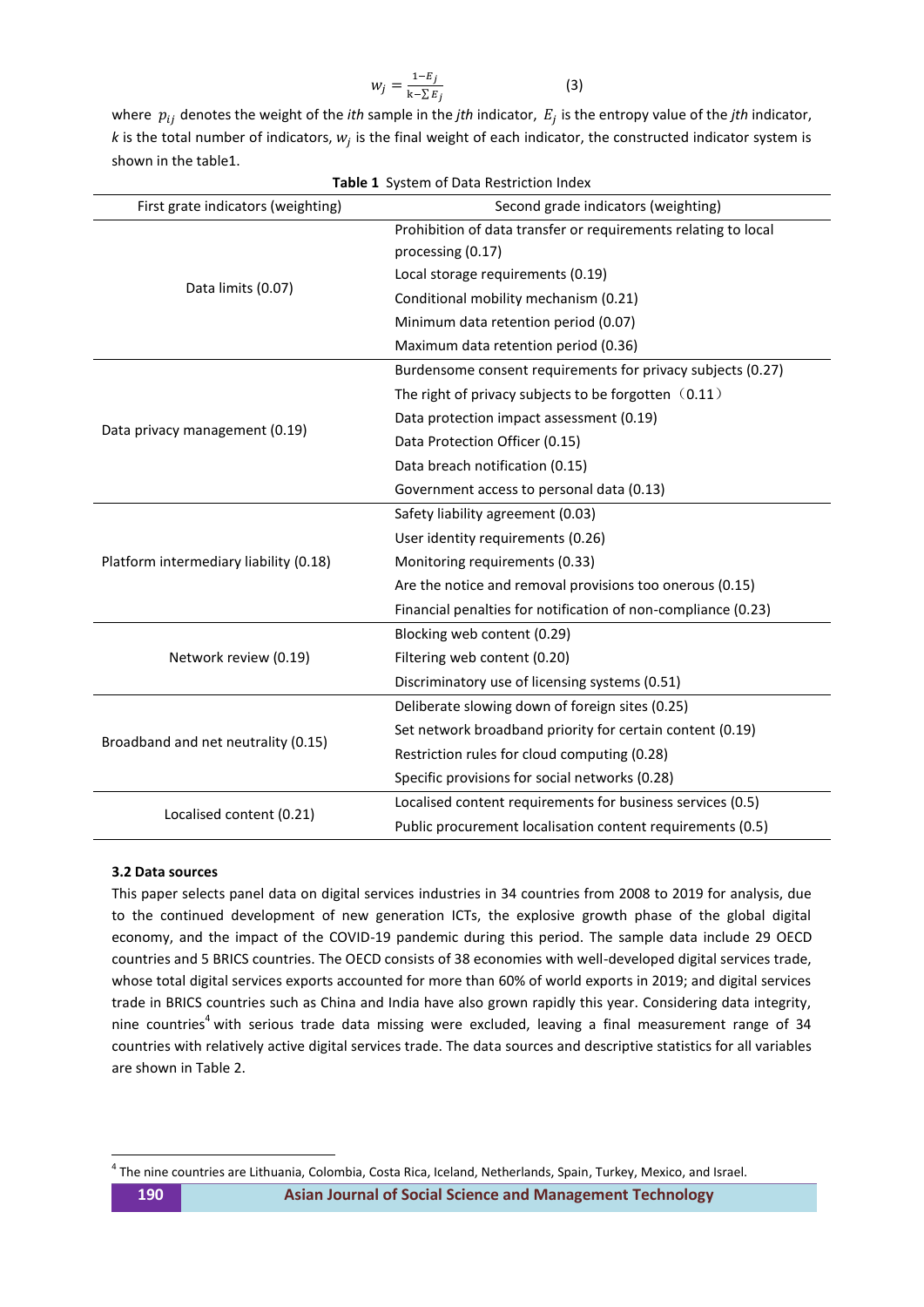|                               | Meaning of variables                                                                       |                               | Average   | Standard | <b>Minimum</b> | Maximum |
|-------------------------------|--------------------------------------------------------------------------------------------|-------------------------------|-----------|----------|----------------|---------|
| Variables<br>(original units) | Data sources                                                                               | value                         | deviation | value    | value          |         |
| <b>RCA</b>                    | <b>Revealed Comparative</b><br>Advantage Index                                             | <b>UNCTAD</b><br>database     | 0.965     | 0.132    | 0.809          | 1.391   |
| <b>DRI</b>                    | <b>Digital Trade Restrictiveness</b><br>Index                                              | <b>DTE</b><br>database        | 0.112     | 0.151    | $\mathbf 0$    | 0.872   |
| <b>FDI</b>                    | The logarithm of the stock<br>of FDI<br>(US\$ million)                                     | <b>UNCTAD</b><br>database     | 12.397    | 1.268    | 9.275          | 16.063  |
| ICT                           | The logarithm of secure<br>servers per million people<br>(nos.)                            | <b>World Bank</b><br>database | 7.558     | 2.174    | 0.182          | 12.533  |
| HU                            | The proportion of the<br>tertiary-educated workforce<br>in the total working<br>population | World Bank<br>database        | 0.786     | 0.046    | 0.598          | 0.876   |
| <b>OPEN</b>                   | Total exports and imports of<br>trade in services as a<br>percentage of GDP                | <b>UNCTAD</b><br>database     | 0.284     | 0.426    | 0.041          | 3.043   |
| <b>TRADE</b>                  | The logarithm of exports of<br>trade in goods (US\$ million)                               | <b>UNCTAD</b><br>database     | 5.674     | 0.524    | 3.568          | 6.911   |

**Table 2** Descriptive Statistics of Major Variables

Source: Stata 16.

## **3.3 Regression results**

The model (1) is run in Stata 16 and the results of the White test and Wooldridge test both have a P-value of 0.000, and the hypothesis of the existence of heteroskedasticity and autocorrelation cannot be rejected, so the two-way fixed effects model should be estimated using OLS with panel-corrected standard errors. The regression results are shown in Table 3. Column (1) shows the OLS results for the panel-corrected standard errors. The VIF values in the multicollinearity tests conducted in this paper were all less than 10, so there was no multicollinearity in the constructed model.

Table 3 shows that barriers to cross-border data flows have a negative and significant effect (5% significant level) on digital services trade competitiveness, indicating that barriers to cross-border data flows reduce digital services trade competitiveness. Possible reasons for this are: (1) barriers to cross-border data flows increase the cost of digital businesses. Research by Leviathan Security shows that if a country cuts off its connection to the world's most dominant cloud service providers and changes its cloud service provider, it causes businesses to incur more costs; (2) barriers to cross-border data flows undermine the firms' innovation ability. By using data, firms can develop new products or services, create new industrial ecosystems, improve new business models, increase their ability to collect, transmit and analyze data, and drive innovation.

The effect of FDI on digital services trade competitiveness is negatively correlated (1% significant level), indicating that FDI inhibits the host countries' trade competitiveness in digital services. The entry of multinational firms intensifies market competition. With the gap between domestic and foreign firms, foreign firms can easily encroach on the markets of countries with lower levels of digital development and inhibit their development.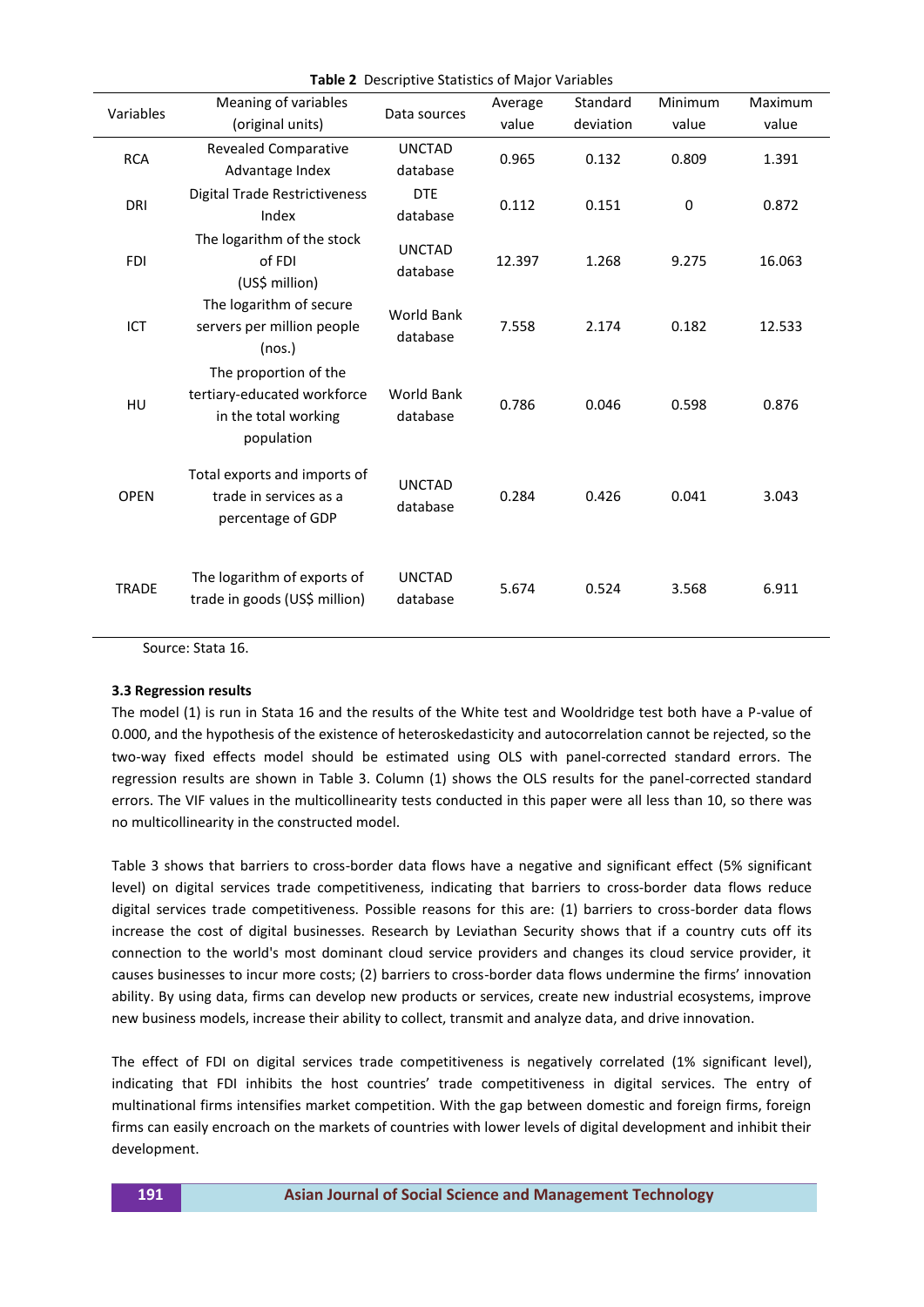The regressions also show that ICT infrastructure and human capital rate are both positively impact (1% significant level) on digital services trade competitiveness, indicating that good infrastructure and high human capital can promote digital services trade competitiveness of a country. The degree of openness to trade in services and the export value of trade in goods are both negatively significant (1% significant level) on trade competitiveness in digital services, indicating that a high degree of openness can weaken a country's digital services trade competitiveness.

## **3.4 Country heterogeneity analysis**

In this paper, the model is tested with a subsample of BRICS and OECD countries, the results are shown in columns (2) (3) of Table 3. The regressions show that the effect of barriers to cross-border data flows on digital services trade competitiveness is negative and significant in OECD countries, however, the coefficient is positive and insignificant in BRICS countries. The possible reason for this is that OECD countries have more developed digital economies and almost saturated digital markets, while digital firms prefer emerging markets where digital services are less developed, therefore, restrictions on data hinder digital firms in OECD countries from participating in the global market more than in BRICS countries.

It also finds that ICT infrastructure and human capital contribute more to rising digital services trade competitiveness in BRICS countries than in OECD countries, probably because BRICS countries have higher marginal output of capital and labor and higher development potential.

| Table 3 Regression results |             |              |             |  |  |  |  |
|----------------------------|-------------|--------------|-------------|--|--|--|--|
|                            | (1)         | (2)          | (3)         |  |  |  |  |
| Dependent variables        | <b>RCA</b>  | <b>BRICS</b> | OECD        |  |  |  |  |
| DRI                        | $-0.023**$  | 0.013        | $-0.070***$ |  |  |  |  |
|                            | (0.010)     | (0.049)      | (0.015)     |  |  |  |  |
| <b>FDI</b>                 | $-0.011***$ | $-0.012$     | $-0.026***$ |  |  |  |  |
|                            | (0.003)     | (0.011)      | (0.005)     |  |  |  |  |
| ICT                        | $0.009***$  | $0.032**$    | $0.005***$  |  |  |  |  |
|                            | (0.002)     | (0.011)      | (0.001)     |  |  |  |  |
| HU                         | $0.456***$  | $0.978**$    | $0.288***$  |  |  |  |  |
|                            | (0.106)     | (0.411)      | (0.079)     |  |  |  |  |
| <b>OPEN</b>                | $-0.040***$ | $-0.178$     | $-0.022***$ |  |  |  |  |
|                            | (0.006)     | (0.384)      | (0.006)     |  |  |  |  |
| <b>TRADE</b>               | $-0.007***$ | 0.038        | $-0.009**$  |  |  |  |  |
|                            | (0.002)     | (0.027)      | (0.003)     |  |  |  |  |
| <b>COUNTRIES</b>           | Controlled  | Controlled   | Controlled  |  |  |  |  |
| <b>YEARS</b>               | Controlled  | Controlled   | Controlled  |  |  |  |  |
| <b>CONSTANT TERM</b>       | $0.734***$  | $-0.011$     | $1.105***$  |  |  |  |  |
|                            | (0.071)     | (0.185)      | (0.034)     |  |  |  |  |
| N                          | 314         | 46           | 268         |  |  |  |  |
| Number of groups           | 34          | 5            | 29          |  |  |  |  |
| R-squared                  | 0.1882      | 0.5738       | 0.2502      |  |  |  |  |

The symbols ∗∗∗, ∗∗, and ∗ denote significance at the 1%, 5%, and 10% levels respectively.

## **3.5 Robust Check**

To test the robustness of the above regression, this paper replaces the core explanatory variable DRI with the Fiscal Restrictions & Market Access Index (FRMAI), Establishment Restrictions Index (ERI), and Trading Restrictions Index (TRI) constructed by ECIPE and the result in the columns (1) (2) (3) of Table 4. It shows that fiscal restrictions and market access, establishment restrictions, and trading restrictions are negatively related to digital services trade competitiveness, though the results for the establishment restrictions are not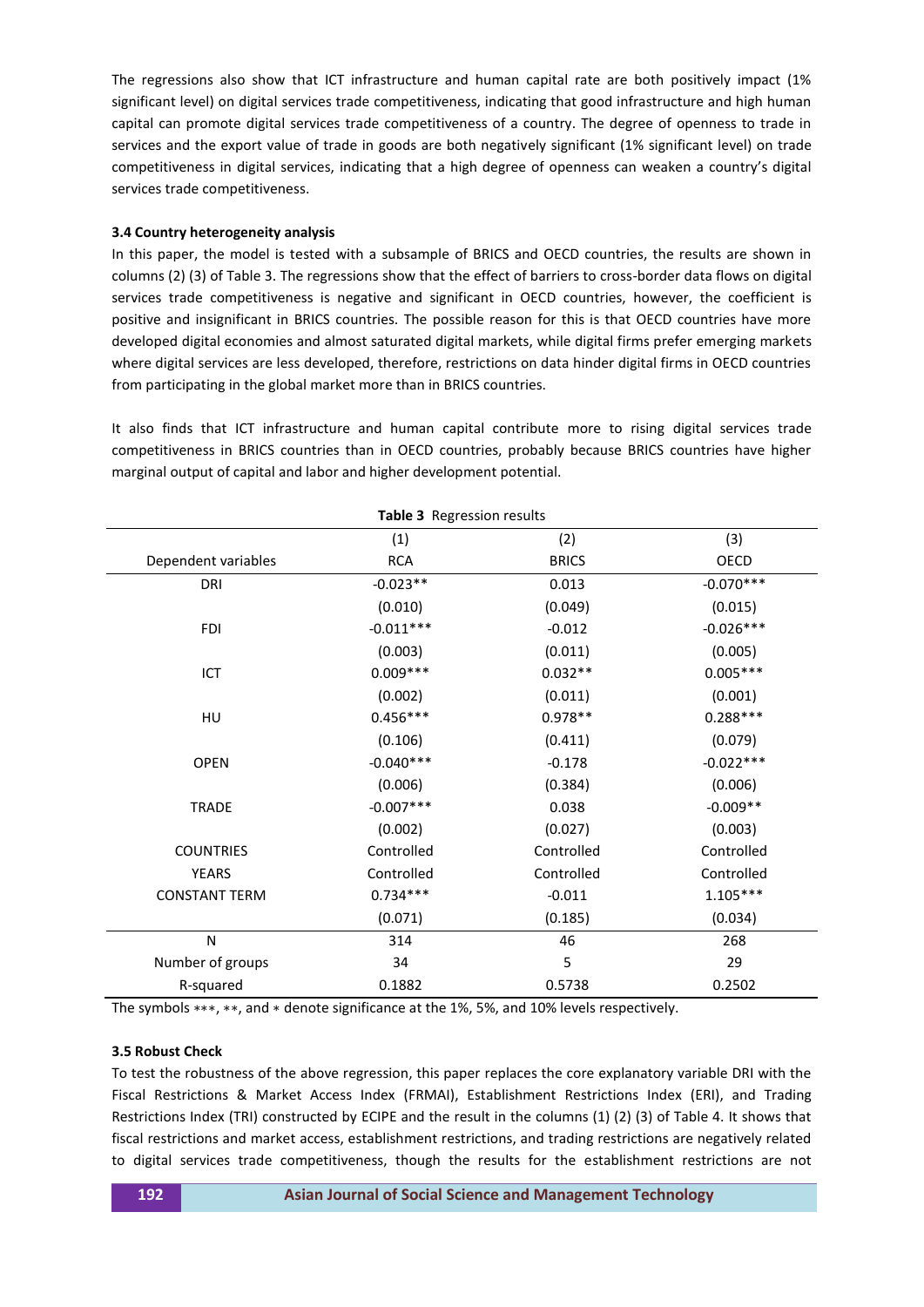significant. Different digital services trade restrictions all reduce digital services trade competitiveness, with trading restrictions having a more significant impact on digital services trade competitiveness. The regression results for different restrictions indexes show robustness with the same results for the control variables.

To further verify the robustness of the regression, this paper also replaces the explained variable with CA index<sup>5</sup> (CA), TC index<sup>6</sup> (TC), and international market share<sup>7</sup> (MS) for testing, the results are shown in the columns (4) (5) (6) of Table 4. It can be found that when the explanatory variables are replaced with TC Index, CA Index, and MS, the effect of barriers to cross-border data flows on trade competitiveness in digital services are all negative and significant, indicating that the finding that barriers to cross-border data flows have a suppressive effect on the rising of digital services trade competitiveness is robust.

| <b>Table 4 Robustness test</b> |             |             |             |             |             |             |  |
|--------------------------------|-------------|-------------|-------------|-------------|-------------|-------------|--|
|                                | (1)         | (2)         | (3)         | (4)         | (5)         | (6)         |  |
| Dependent variables            | <b>RCA</b>  | <b>RCA</b>  | <b>RCA</b>  | ТC          | CA          | ΜS          |  |
| <b>FRMAI</b>                   | $-0.063**$  |             |             |             |             |             |  |
|                                | (0.020)     |             |             |             |             |             |  |
| ERI                            |             | $-0.009$    |             |             |             |             |  |
|                                |             | (0.008)     |             |             |             |             |  |
| TRI                            |             |             | $-0.085***$ |             |             |             |  |
|                                |             |             | (0.007)     |             |             |             |  |
| <b>DRI</b>                     |             |             |             | $-0.162***$ | $-0.010**$  | $-0.001**$  |  |
|                                |             |             |             | (0.035)     | (0.003)     | (0.000)     |  |
| <b>FDI</b>                     | $-0.013***$ | $-0.011***$ | $-0.015***$ | $-0.066***$ | $-0.004***$ | $0.001**$   |  |
|                                | (0.003)     | (0.003)     | (0.003)     | (0.011)     | (0.000)     | (0.000)     |  |
| ICT                            | $0.008***$  | $0.007***$  | $0.012***$  | $0.017***$  | 0.000       | $0.001*$    |  |
|                                | (0.001)     | (0.001)     | (0.002)     | (0.005)     | (0.000)     | (0.000)     |  |
| HU                             | $0.418***$  | $0.459***$  | $0.427***$  | $-0.707**$  | $-0.037***$ | 0.007       |  |
|                                | (0.080)     | (0.109)     | (0.091)     | (0.247)     | (0.006)     | (0.004)     |  |
| <b>OPEN</b>                    | $-0.040***$ | $-0.039***$ | $-0.046***$ | 0.022       | $0.002***$  | $0.006*$    |  |
|                                | (0.005)     | (0.006)     | (0.007)     | (0.012)     | (0.000)     | (0.003)     |  |
| <b>TRADE</b>                   | $-0.006**$  | $-0.006***$ | $-0.008***$ | $0.015*$    | $-0.000$    | $0.001***$  |  |
|                                | (0.002)     | (0.002)     | (0.002)     | (0.007)     | (0.000)     | (0.000)     |  |
| <b>COUNTRIES</b>               | Controlled  | Controlled  | Controlled  | Controlled  | Controlled  | Controlled  |  |
| <b>YEARS</b>                   | Controlled  | Controlled  | Controlled  | Controlled  | Controlled  | Controlled  |  |
| <b>CONSTANT TERM</b>           | $0.797***$  | $0.735***$  | $0.790***$  | 1.196***    | $0.077***$  | $-0.021***$ |  |
|                                | (0.039)     | (0.068)     | (0.066)     | (0.310)     | (0.009)     | (0.002)     |  |
| N                              | 314         | 314         | 314         | 314         | 314         | 314         |  |
| Number of groups               | 34          | 34          | 34          | 34          | 34          | 34          |  |
| R-squared                      | 0.2116      | 0.1838      | 0.2557      | 0.2121      | 0.2587      | 0.2052      |  |
|                                |             |             |             |             |             |             |  |

The symbols ∗∗∗, ∗∗, and ∗ denote significance at the 1%, 5%, and 10% levels respectively.

# **4. FURTHER ANALYSIS**

Wang and Liu (2011)<sup>[\[21\]](#page-9-11)</sup> find that FDI restrictions in services affect the impact of FDI on a country's services trade competitiveness. Due to the indistinguishability of data types, almost all data are difficult to cross national borders (National Board of Trade Sweden, 2014)<sup>[\[22\]](#page-9-12)</sup>, which requires firms to establish expensive and

can be expressed as  $CA_{ij} = RCA_{ij} - \frac{M_{ij}/\sum_{j=1}^{n} M_{ij}}{\sum_{j=1}^{m} M_{ij}/\sum_{j=1}^{n} M_{ij}}$  $\sum_{i=1}^m M_{ij}/\sum_{i=1}^m \sum_{j=1}^n M_j$ 

6 The TC index refers to the difference between a country's import and export trade as a proportion of its total import and export trade, and can be expressed as  $TC_{ij} = \frac{x}{x}$ 

7 Market share refers to the share of a country's exports of an industry in the global market of the same industry.

 5 The CA index refers the comparative advantage of imports from the comparative advantage of exports to obtain the true competitive advantage of the industry, which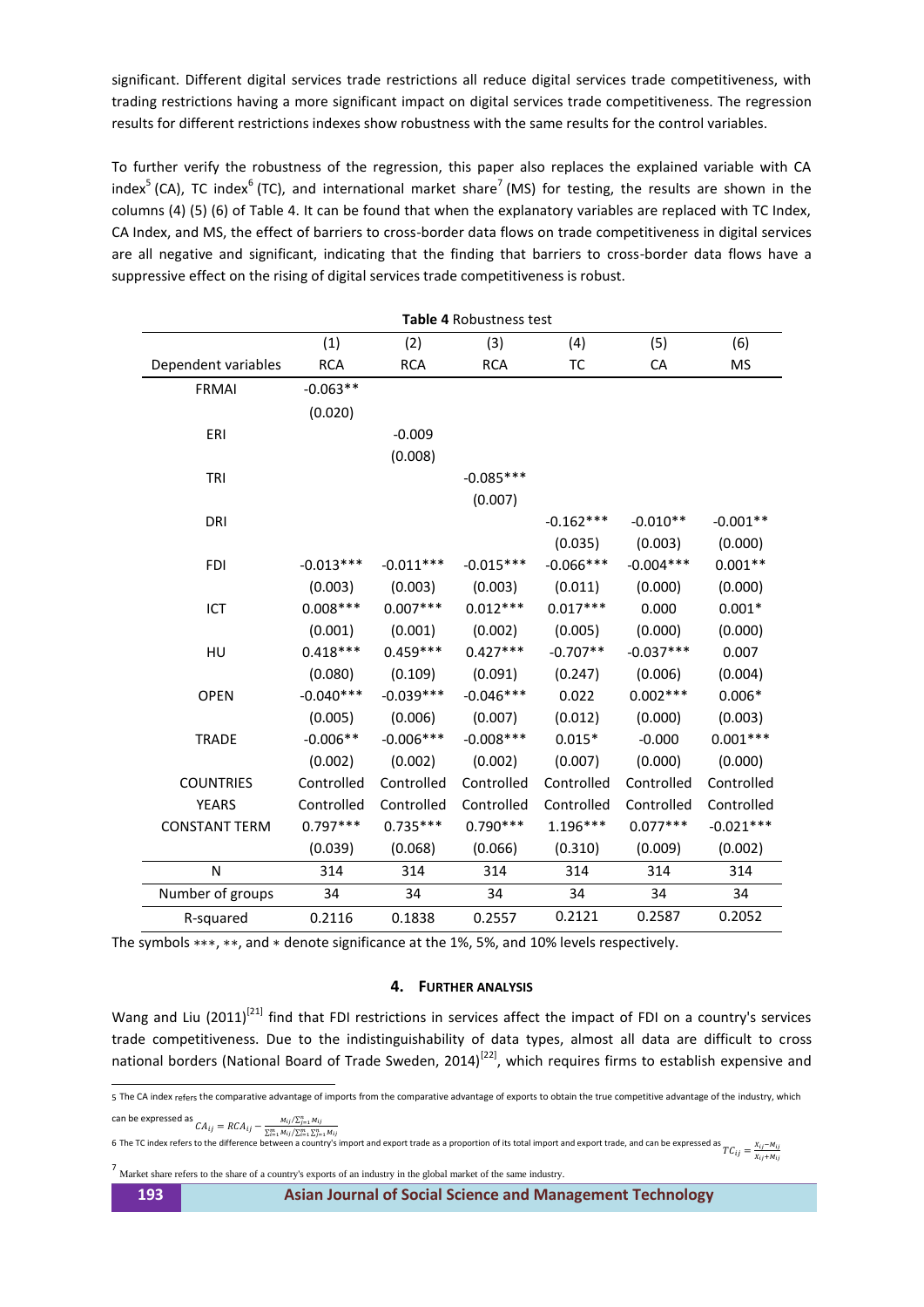redundant data centers in each market, hindering FDI and thus affecting the country's digital services trade competitiveness. In conclusion, barriers to cross-border data flows may affect the country's digital services trade competitiveness by affecting the entry of FDI. In this paper, we choose FDI in services as a mediating variable to analyze the impact of barriers to cross-border data flows on digital service trade competitiveness. Drawing on Baron and Kenny (1986)<sup>[\[23\]](#page-9-13)</sup> and Wen and Ye (2014)<sup>[\[24\]](#page-9-14)</sup>, the mediating effect model (4) is constructed as shown below:

$$
RCA_{it} = \alpha_0 + \alpha_1 DRI_{it} + \alpha_2 HU_{it} + \alpha_3 ICT_{it} + \alpha_4 OPEN_{it} + \alpha_5 TRADE_{it} + \mu_{it}
$$
  
\n
$$
SFDI_{it} = \varphi_0 + \varphi_1 DRI_{it} + \varphi_2 HU_{it} + \varphi_3 OPEN_{it} + \sigma_{it}
$$
  
\n
$$
RCA_{it} = \beta_0 + \beta_1 DRI_{it} + \beta_2 SFDI_{it} + \beta_3 HU_{it} + \beta_4 ICT_{it} + \beta_5 OPEN_{it} + \beta_6 TRADE_{it} + \varepsilon_{it}
$$
\n(4)

Based on the characteristics of the study data, this paper adopts a first-order cross-lagged panel model (CLPM) to conduct a mediation study of the longitudinal data, the mediating effect model (5) constructed is shown below:

$$
RCA_{it} = \alpha_0 + \alpha_1 DRI_{it} + \alpha_2 HU_{it} + \alpha_3 ICT_{it} + \alpha_4 OPEN_{it} + \alpha_5 TRADE_{it} + \mu_{it}
$$
  
\n
$$
SPDI_{it} = \varphi_0 + \varphi_1 DRI_{it} + \varphi_2 HU_{it} + \varphi_3 OPEN_{it} + \sigma_{it}
$$
  
\n
$$
RCA_{i(t+1)} = \gamma_0 + \gamma_1 DRI_{it} + \gamma_2 SFDI_{it} + \gamma_3 HU_{it} + \gamma_4 ICT_{it} + \gamma_5 OPEN_{it} + \gamma_6 TRADE_{it} + \varepsilon_{iRCA_{(t+1)}}
$$
 (5)

The subscripts i represent countries, *t* and  $t + 1$  represent measurement time points,  $\mu_{it}$ ,  $\sigma_{it}$ ,  $\varepsilon_{iRCA_{(t+1)}}$ denote residual terms.  $\alpha_1$  denotes the total effect of barriers to cross-border data flows on digital services trade competitiveness.  $\phi_1$  denotes the direct effect of barriers to cross-border data flows on trade competitiveness in digital services, and  $\varphi_1 \times \beta_2$ ,  $\varphi_1 \times \gamma_2$  denote the mediating effect transmitted through foreign direct investment.

|                      |             | (1)         |            |             | (2)         |             |  |
|----------------------|-------------|-------------|------------|-------------|-------------|-------------|--|
|                      | <b>RCA</b>  | <b>SFDI</b> | <b>RCA</b> | <b>RCA</b>  | <b>SFDI</b> | <b>RCA</b>  |  |
| DRI                  | $-0.024**$  | $-0.707***$ | $-0.004$   | $-0.024**$  | $-0.707***$ | 0.009       |  |
|                      | (0.010)     | (0.200)     | (0.016)    | (0.010)     | (0.200)     | (0.022)     |  |
| <b>SFDI</b>          |             |             | 0.011      |             |             | 0.014       |  |
|                      |             |             | (0.007)    |             |             | (0.009)     |  |
| ICT                  | $0.008***$  |             | $0.002***$ | $0.008***$  |             | 0.000       |  |
|                      | (0.002)     |             | (0.001)    | (0.002)     |             | (0.002)     |  |
| HU                   | $0.447***$  | $2.954***$  | 0.029      | $0.447***$  | 2.954 ***   | 0.050       |  |
|                      | (0.101)     | (0.663)     | (0.078)    | (0.101)     | (0.663)     | (0.074)     |  |
| <b>OPEN</b>          | $-0.053***$ | $0.645***$  | $-0.044**$ | $-0.053***$ | $0.645***$  | $-0.045**$  |  |
|                      | (0.008)     | (0.069)     | (0.019)    | (0.008)     | (0.069)     | (0.018)     |  |
| <b>TRADE</b>         | $-0.008***$ |             | $-0.008**$ | $-0.008***$ |             | $-0.016***$ |  |
|                      | (0.002)     |             | (0.003)    | (0.002)     |             | (0.002)     |  |
| <b>COUNTRIES</b>     | Controlled  | Controlled  | Controlled | Controlled  | Controlled  | Controlled  |  |
| <b>YEARS</b>         | Controlled  | Controlled  | Controlled | Controlled  | Controlled  | Controlled  |  |
| <b>CONSTANT TERM</b> | $0.616***$  | $9.251***$  | $0.856***$ | $0.616***$  | $9.251***$  | $0.863***$  |  |
|                      | (0.085)     | (0.581)     | (0.077)    | (0.085)     | (0.581)     | (0.125)     |  |
| N                    | 314         | 200         | 200        | 314         | 200         | 200         |  |
| Number of groups     | 34          | 28          | 28         | 34          | 28          | 28          |  |
| R-squared            | 0.1768      | 0.4849      | 0.1815     | 0.1768      | 0.4849      | 0.1907      |  |

**Table 5** Regression results of mediating effect model

The symbols ∗∗∗, ∗∗, and ∗ denote significance at the 1%, 5%, and 10% levels, respectively.

The regression results are shown in Table 5 above. The results of the intermediation test show that the coefficient of barriers to cross-border data flows on services FDI passes the significance test, and further Sobel tests indicate that the intermediation effect holds (as shown in column (1) of Table 6). The total effect of barriers to cross-border data flows on digital services trade competitiveness is -0.1262, the indirect effect of services FDI on digital services trade competitiveness is 0.1258, and the direct effect of barriers to cross-border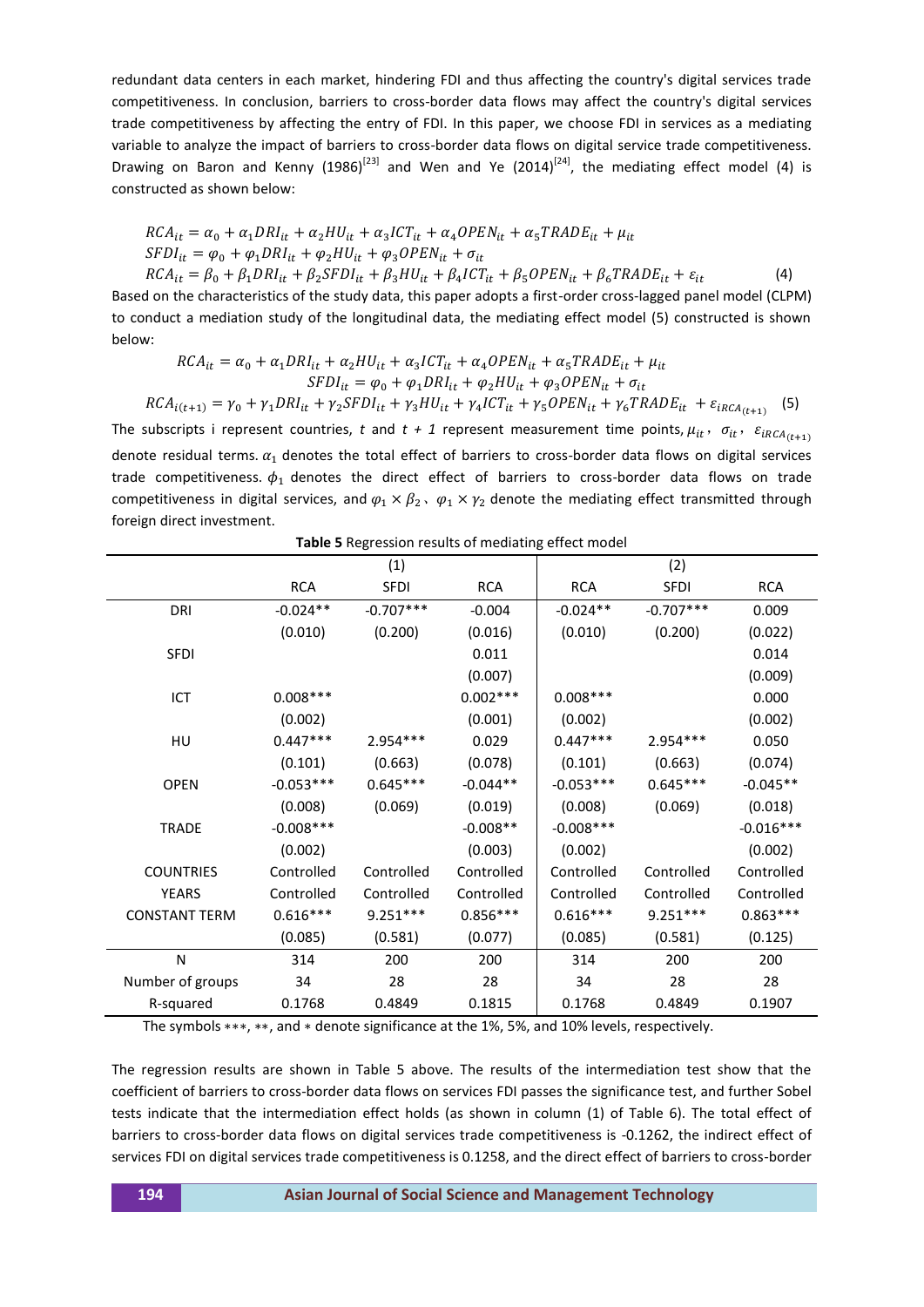data flows on digital services trade competitiveness is -0.2520. It shows that barriers to cross-border data flows restrict services FDI and make a country lose its trade competitiveness in digital services through lower services FDI. Barriers to cross-border data flows may reduce the innovation dynamics of domestic firms, restrict domestic firms from enjoying the demonstration effect and technology spillover effect brought by multinational advanced firms, and hinder the improvement of digital service trade competitiveness.

The results of the analysis of the mediating effect based on causal inference, as shown in column (2) of Table 5, and further Sobel tests indicate that the mediating effect holds (as shown in column (2) of Table 6). The total effect of barriers to cross-border data flows on digital services trade competitiveness is -0.1256, the indirect effect of services FDI on digital services trade competitiveness is 0.1284, and the direct effect of barriers to cross-border data flows on digital services trade competitiveness is -0.2540. In the long run, barriers to crossborder data flows also reduce trade competitiveness in digital services, while impacting through lower FDI in services.

| <b>Table 6 Sobel test results</b> |       |            |             |             |       |           |       |            |
|-----------------------------------|-------|------------|-------------|-------------|-------|-----------|-------|------------|
|                                   | (1)   |            |             |             |       | (2)       |       |            |
|                                   | Coef  | Std Err  Z |             | P >  Z      | Coef  | Std Err Z |       | $P>$ $ Z $ |
| Sobel                             | 0.126 | 0.035      |             | 3.601 0.000 | 0.128 | 0.035     | 3.629 | 0.000      |
| Goodman-1 (Aroian)                | 0.126 | 0.035      | 3.571 0.000 |             | 0.128 | 0.036     | 3.600 | 0.000      |
| Goodman-2                         | 0.126 | 0.035      | 3.631       | 0.000       | 0.128 | 0.035     | 3.659 | 0.000      |

## **5. CONCLUSION**

This paper explores the mechanisms of cross-border data flow barriers affecting digital service trade competitiveness and constructs a mediating effects model for empirical analysis. We find that barriers to cross-border data flows have a significant inhibiting effect on digital services trade competitiveness and can be passed on through lower FDI, however, this effect is significant in OECD countries and insignificant in BRICS countries. We also find that improved ICT infrastructure and higher levels of human capital can contribute to the competitiveness of a country's digital services trade and that this improvement is more pronounced in the BRICS countries.

Based on the above conclusions, this paper argues that it is undesirable to constitute barriers to cross-border data flows for protecting domestic firms, instead, it will reduce the trade competitiveness in digital services, which is not conducive to the healthy development of the national and global economy. In order to promote the development of digital services and improve digital services competitiveness, a balanced digital trade policy should be implemented to remove barriers to cross-border data flows and strengthen multilateral cooperation. Making full use of human capital and improving digital infrastructure also contribute to digital economy development and digital trade competitiveness rising.

## **6. REFERENCES**

- <span id="page-8-0"></span>[1] Y. Wang, Challenges of the digital economy to global trade governance and institutional responses, *International Economic and Trade Exploration, 37(1),* 2021, 99-112.
- [2] L Dai, Digital economy industry and regulation of data flow barriers current situation, challenges and China's response, *Journal of Financial Studies, 08,* 2020, 40-47.
- <span id="page-8-1"></span>[3] P. Reuben, and J. Wright, *An Internet with BRICS Characteristics: Data Sovereignty and the Balkanisation of the Internet,* 4th USENIX Workshop on Free and Open Communications on the Internet (FOCI 14), 2014.
- <span id="page-8-2"></span>[4] J.M. Stone, and D. Flaig, Emerging Policy Issues: Localisation Barriers to Trade, *Organization for Economic Co-operation, and Development,* 2015.
- <span id="page-8-3"></span>[5] A. Goldfarb, & D. Trefler, AI and International Trade, *National Bureau of Economic Research,* 2018.